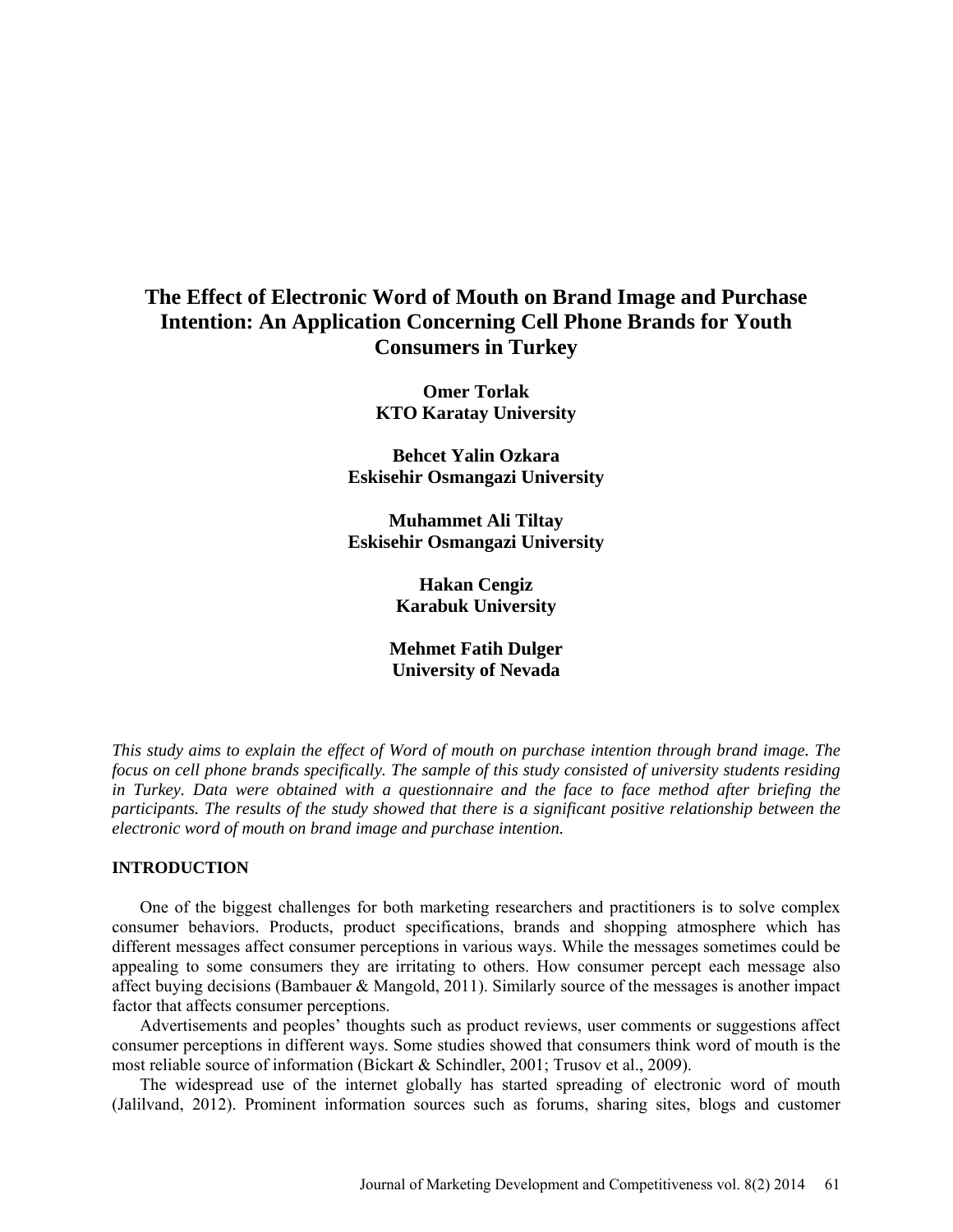reviews raised the importance of electronic word of mouth. Today consumers try to find information about products they are interested in on the internet before they make purchasing decisions. However electronic word of mouth is one of the most favorite information source for consumers (Adjei et al., 2009; Zhu & Zhang, 2010).

In parallel with the increase of internet users in the world it is estimated that the number of internet users in Turkey is about 32 million (TUIK, 2013). In this context, understanding the effects of electronic word of mouth on purchasing decisions could be useful in analyzing consumer behaviors.

#### **CONCEPTUAL FRAMEWORK**

The studies on purchase intention have been widely investigated by marketers considering the cost of gaining new customers (Maxham III, 2001). It also has been studied in the marketing literature about the relationship between purchase intention and Word of mouth. (Dichter, 1966; Arndt, 1967; Litvin, et.al., 2008). Consumers consider other consumers' reviews and obtain information about products in purchasing process. Word of mouth represents an informal and suggestive communication style. Word of mouth that is commercial, interactive, rapid and unbiased communication type has a strong impact on consumers' decisions (East et.al., 2008).

The studies demonstrated that Word of mouth has a critical role on consumers' preferences and behavioral intentions (Kiecker & Cowles, 2001; Sen & Lerman, 2007; Xia and Bechwati, 2008). These studies also indicated that Word of mouth is more effective than other communication methods due to perceived high reliability (Chatterjee, 2001; Mayzlin, 2006).

Internet has led Word of mouth to be simultaneously ubiquitous and removed necessity of being physically present anywhere (Chatterjee, 2001; Godes & Mayzlin, 2004; Xia & Bechwati, 2008). This new trend is named as the electronic word of mouth and it has a big potential in spreading consumers' ideas. (Bickart &Schindler, 2001; Godes & Mayzlin, 2004; Jalilvand, 2012). Electronic Word of mouth is also more effective compared to the traditional Word of mouth due to widespread access resources (Chatterjee, 2001).

Electronic Word of mouth can be described as a communication way that provides information to consumers about sellers and usage of products and services through internet-based technologies (Westbrook, 1987). Some sources for electronic word of mouth are blogs, virtual communities, newsgroups, product review websites, fan clubs, e-mail, etc.

Product reviews on the internet prior to purchase and consumers` consideration of these reviews is the most important aspect of communication by word of mouth. Therefore, electronic word of mouth critically affects consumers` product reviews and their purchase intention (Zhu & Zhang, 2010; Bambuer-Sachse & Mangold, 2011).

Brand image is important for companies' future profit and their long-term cash flow, companies' coalition and acquisition decisions, their stock price, sustainable competitive advantage and their success in the market (Yoo & Donthu, 2001). The brand image is referred as the sum of connotations accumulated by perceptions regarding a product that is formed in the consumers' mind (Keller, 1993). For that reason, brand image includes consumers' experience and evaluations related to brand (Wang & Yang, 2010; Bian & Moutinho, 2011).

Cellular phones have become one of the main devices and an indispensable element in our daily lives. Cell phone technologies have been improving dramatically and thus create rigorous competition among companies. As a result, cellular phones became one the important product that attracts consumers' attention and so their reviews regarding the product.

# **THE PURPOSE, SIGNIFICANCE AND HYPOTHESES OF THE STUDY**

This study aims to analyze the effect of Word of mouth on purchase intention through brand image. Previous studies in the literature were limited and no previous study had examined these variables in a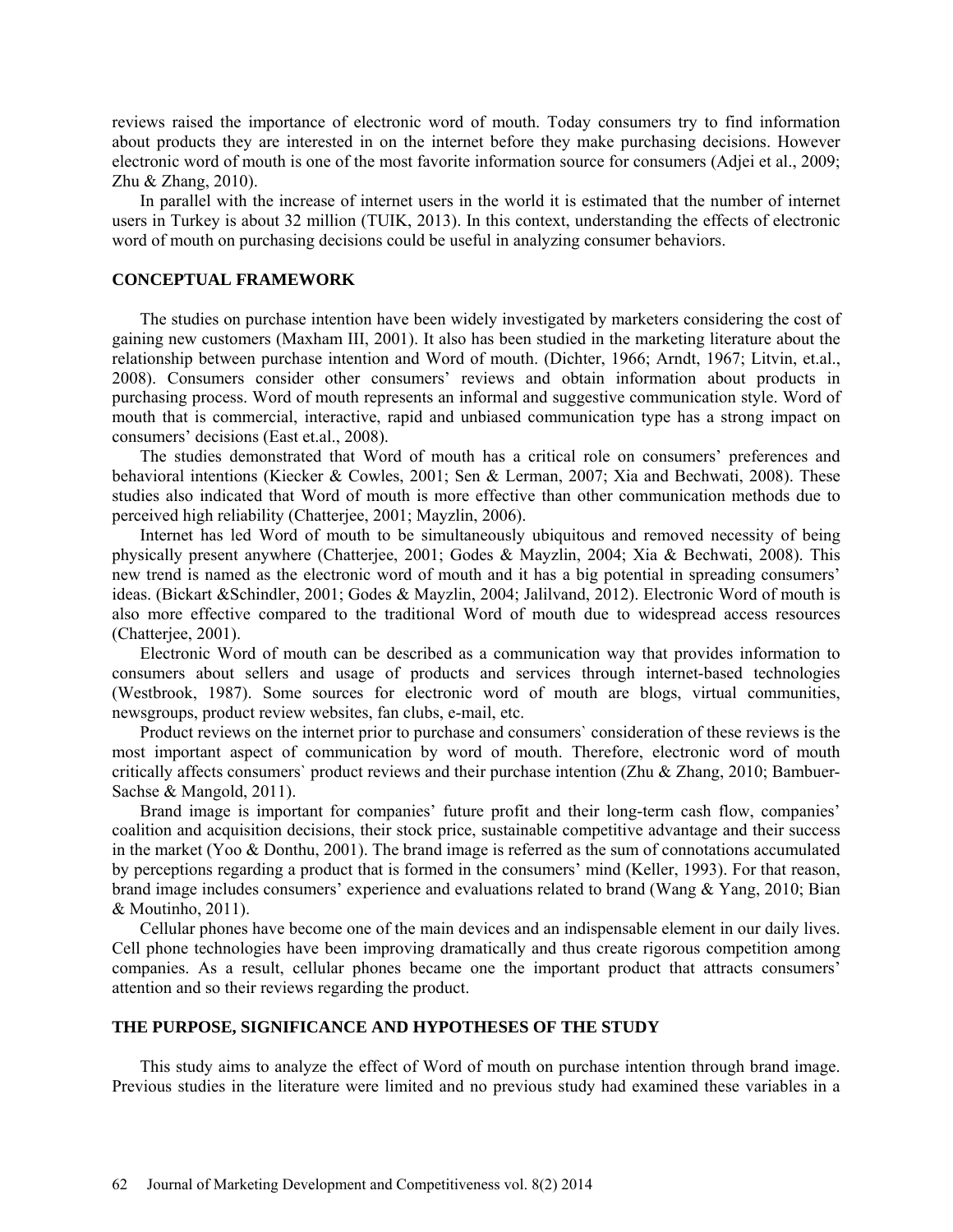Turkish context at the time of this study. The following are the research hypotheses derived from the review of the relevant literature:

*H1: Electronic word-of-mouth has a positive impact on brand image. H2: Electronic word-of-mouth has a positive impact on purchase intention. H3: Brand image has a positive impact on purchase intention.*

The following is the research model of this study formed based on the above hypotheses. The research model, in a sense, applies Jalilvand's (2012) studies in the context of Turkey.

# **FIGURE 1 CONCEPTUAL FRAMEWORK**



#### **POPULATION AND SAMPLING**

This study was conducted in Eskisehir, a commercial and industrial city in the Midwest of Turkey with an approximate population of 800.000. The study population consisted of university students living in Eskisehir, Turkey. About 50.000 students live in Eskisehir from all over the Turkey. Convenience sampling method, one of the non-probability sampling methods, was used in this study. A total of 265 people were initially included in the study. However, the analyses were carried out on 248 questionnaires because 17 of them were either incomplete or contained or incorrect data.

#### **DATA COLLECTION METHOD AND TOOL**

Data collection part of this study was done through face-to-face methodology. The researchers used a questionnaire consisting of two sections. In the first part of the questionnaire, we used Bambauser-Sachse & Mangold's (2001) scale to measure electronic word of mouth; Shukla's (2009) scale to measure the brand image, and Shukla's (2010) scale to measure purchase intention. In the second part of the questionnaire, we gathered demographic information about participants.

Data were collected based on the principles of 5-point Likert scale ranging from "Strongly agree" to "Strongly disagree". The data were then analyzed using central distribution and variability measures. The scales were tested for validity using translation-back translation method and expert opinions and then the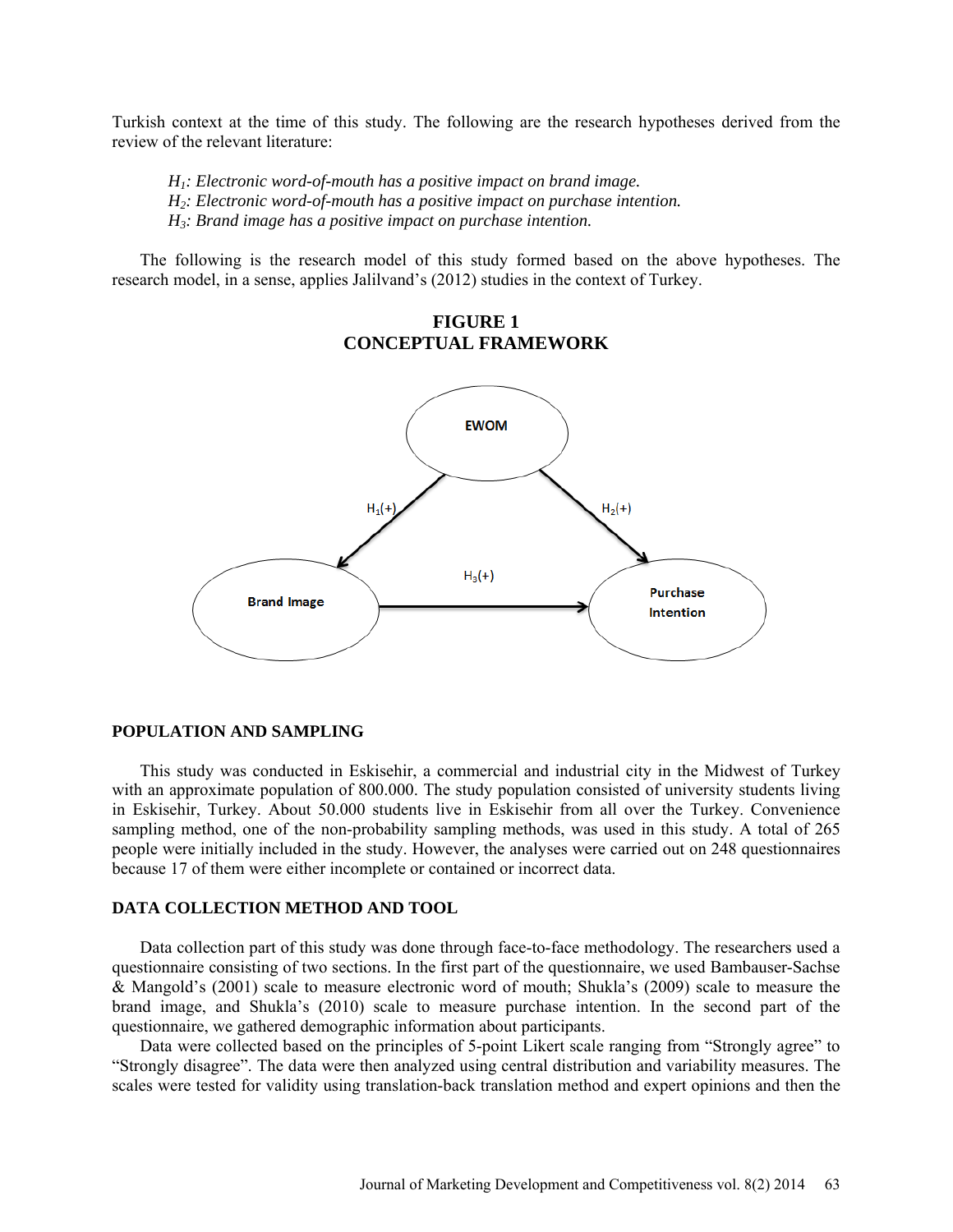final version of the scale was completed in the light of a pilot application. The reliability of the scales was tested using Cronbach's Alpha coefficient.

#### **FINDINGS AND INTERPRETATION**

Table 1 shows participants' gender, monthly income and age categories.

**TABLE 1 DEMOGRAPHICS OF PARTICIPANTS**

| Gender                | <b>Frequency</b> | $\frac{0}{0}$ |  |  |
|-----------------------|------------------|---------------|--|--|
| Male                  | 144              | 58.1          |  |  |
| Female                | 100              | 40.3          |  |  |
| Unspecified           | 4                | 1.6           |  |  |
| <b>Monthly Income</b> |                  |               |  |  |
| 750 TL* and below     | 100              | 40.3          |  |  |
| 751-1500 TL           | 64               | 25.8          |  |  |
| 1501-2250 TL          | 42               | 16.9          |  |  |
| 2251 TL and above     | 35               | 14.1          |  |  |
| Unspecified           | $\mathcal{I}$    | 2.8           |  |  |
| Age                   |                  |               |  |  |
| 20 and below          | 61               | 24.6          |  |  |
| $21 - 24$             | 108              | 43.5          |  |  |
| 25-28                 | 47               | 19.0          |  |  |
| 29-32                 | 10               | 4.0           |  |  |
| 32 and above          | 22               | 8.9           |  |  |

\*1 \$ approximately equals to 1,98 TL

As shown in the Table 1, 58.1% of the participants were male. When we look at the participants' income, 40.3% of them has 750 TL and below. In addition, most of the participants (43.5%) are at the age of 21-24 as indicated in the Table 1.

**TABLE 2 INTERNAL CONSISTENCY OF THE SCALES**

| <b>Scales</b>            | <b>Items</b> | <b>Cronbach's Alpha</b> |
|--------------------------|--------------|-------------------------|
| Electronic Word of Mouth |              | .915                    |
| Brand Image              |              | 749                     |
| Purchase Intention       |              |                         |

Table 2 shows the scale's Cronbach Alpha Coefficient values for "Electronic Word of Mouth", "Brand Image" and "Purchase Intention". As indicated in the table 2, these values are within the acceptable levels.

The result of the confirmatory factor analysis indicated that all statements had displayed a sufficient commitment to the relevant dimension. Also, results of goodness of fit values have proven to be at a sufficient level  $(\gamma^2/df=2.377, CFI=0.960, RMSEA=0.075)$ .

The result of the analysis of the study model was further analyzed with Amos 16.0 and its path diagram is shown in the figure 2 below.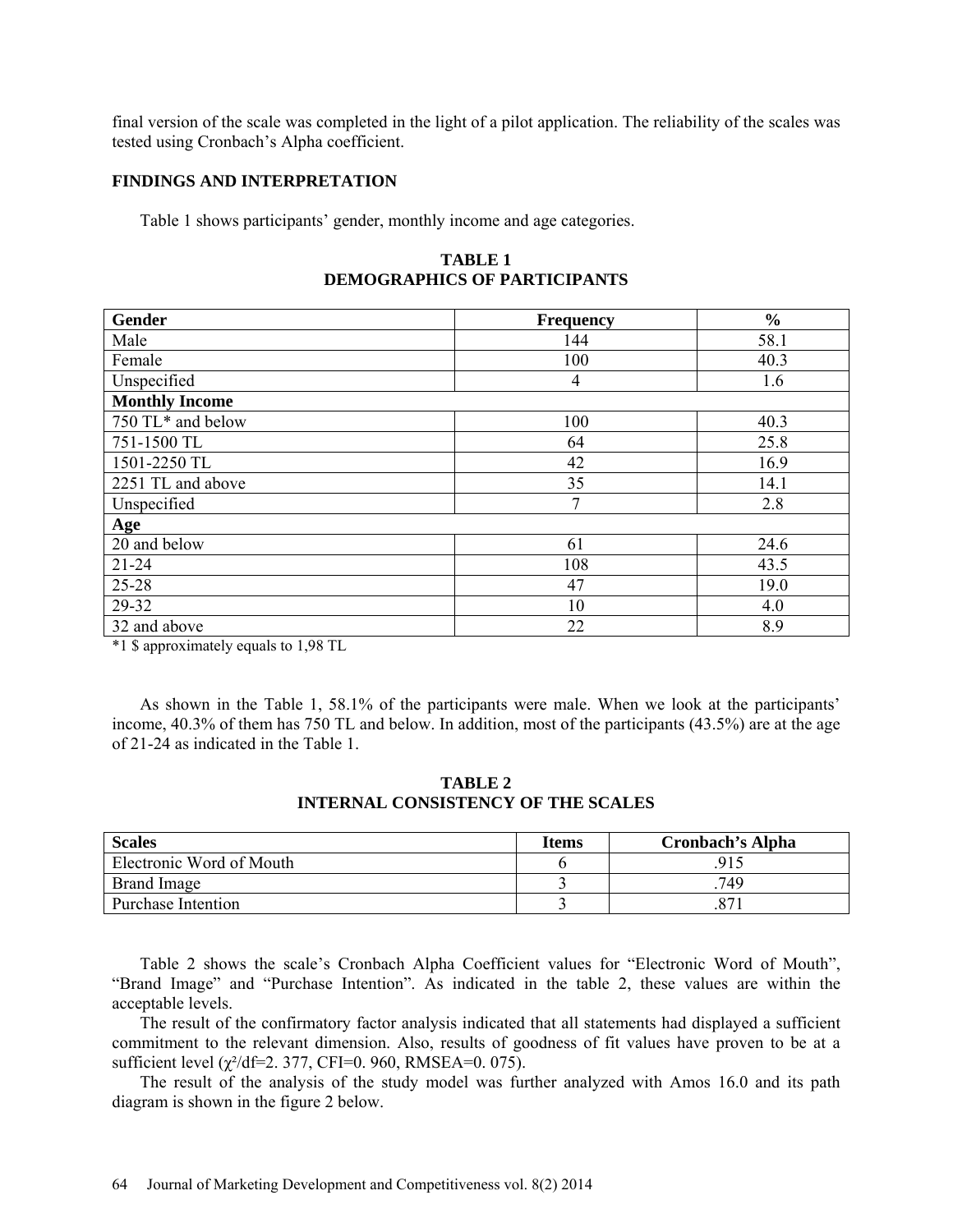

**FIGURE 2 RESEARCH MODEL PATH DIAGRAM** 

The goodness of fit indices of the research model were at acceptable levels ( $\gamma^2$ /df=2. 107, CFI=0, 968, RMSEA=0, 067). The result of the analysis of the structural equation model indicated that electronic word of mouth has a meaningful effect on brand image. The results also indicated that the perceived brand image has a meaningful effect on purchase intention. However electronic word of mouth has not meaningful effect on purchase intention in this study. In the research model, independent variables explain 67%  $(R^2=0, 67)$  of variability of purchase intention. The regression coefficients obtained through the model formed the hypotheses and its results were reported in the table 3 below.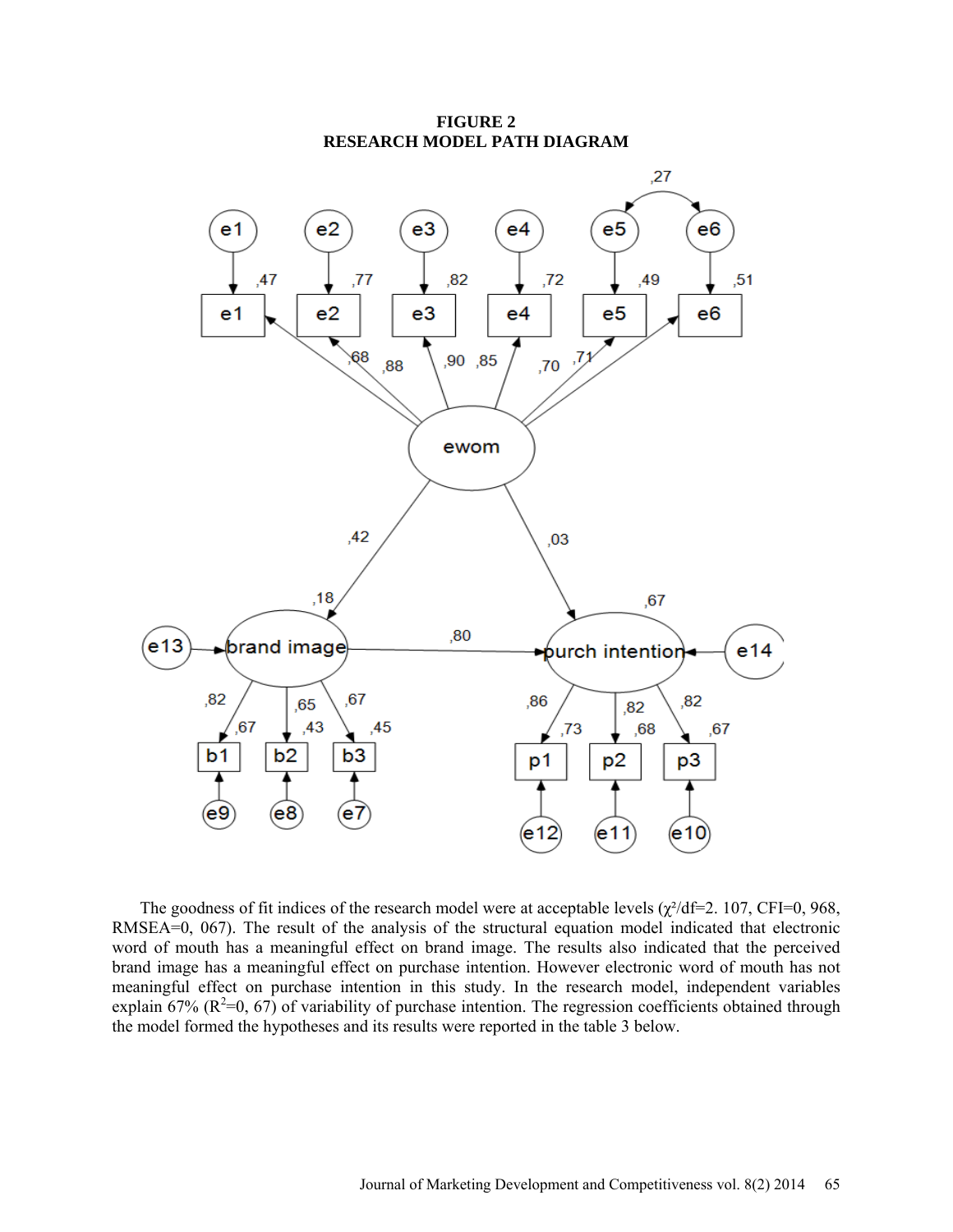# **TABLE 3 HYPOTHESIS TEST RESULTS**

| <b>Hypothesis</b>                                                                                                                  | <b>Standardized</b><br><b>Estimates</b> | <b>Results</b>          |
|------------------------------------------------------------------------------------------------------------------------------------|-----------------------------------------|-------------------------|
| $H_1$ : Electronic word-of-mouth has a positive impact on brand<br>image                                                           | $0.421**$                               | Supported               |
| $H_2$ : Electronic word-of-mouth has a positive impact on<br>purchase intention                                                    | 0.033                                   | <b>Not</b><br>Supported |
| $H_3$ : Brand image has a positive impact on purchase intention<br>$\mathbf{a}$ and $\mathbf{a}$ and $\mathbf{a}$ and $\mathbf{a}$ | $0.803**$                               | Supported               |

\*\*p $<$ . 01

As the research results indicated that  $H_1$  and  $H_3$  hypotheses were supported,  $H_2$  hypothesis was not. Hypotheses testing results are evaluated on the results and discussion section.

# **LIMITATION OF THE STUDY**

This study has some limitations. The sample of this study consists of university students in a state university in Turkey. This situation limits the generalizability of the findings. Additionally, since this study was conducted on cell phone brand, the results cannot be generalized to other products. Future studies are recommended to investigate the issue with different products and different groups of consumers.

# **CONCLUSION, DISCUSSION AND RECOMMENDATION**

This study aims to investigate the effect of electronic word of mouth on purchase intention through a model in which brand image is assigned as mediating variable. Traditional word of mouth has been widely investigated in the literature. Literature showed that word of mouth has a significant effect on purchase intention. As the result of advancement of internet-based technologies, not only traditional word of mouth, but also electronic word of mouth started to have an impact on purchase intention in recent years. For this reason, it is valuable to investigate how it differs in different cultures and regions not only as critical information for marketing practitioners, but also the extension of the related literature. Understanding consumers' profile in developing countries is especially important for practitioners. In this respect, it is reasonable to conduct research in an economically developing country such as Turkey since Turkish consumers differ from other nations' consumers both culturally and geographically.

When we look at the result of the study, the effect of electronic word of mouth on purchase intention can be explained through brand image. The results showed that there is a significant impact of brand image on purchase intention. Another conclusion can be drawn from the study that brand image has a decisive role on purchase intention regarding cell phone brands through electronic word of mouth. In a study related to another brand, Jalilvand (2012) constructed a model that the effect of electronic word of mouth with purchase intention as brand image being partial mediator variable. He also reported similar findings that brand image is a full mediator on purchase intentions. Additionally, Jalilvand`s (2012) found that electronic word of mouth has a positive impact on brand image.

Consumers consider the reviews obtained from electronic word of mouth channels and use these reviews in forming brand image perception. On one hand, brand image, depending on product groups, is more effective on purchase intention compared to word of mouth and this shows that our results are meaningful. On the other hand, we can assert that brand image, when compared to word of mouth, is more effective on consumers' purchase intention of cellular phones.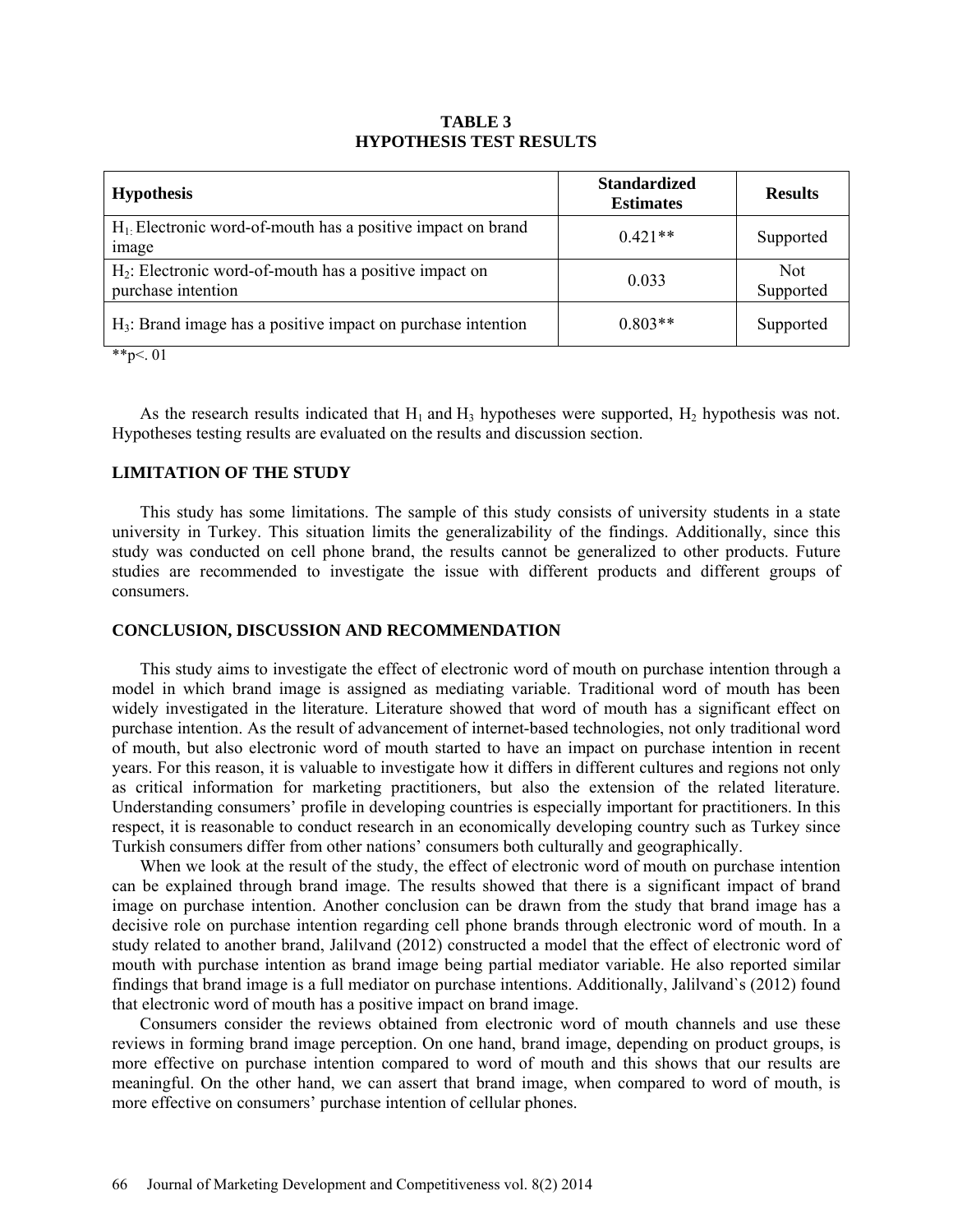It has emerged from this study that electronic word of mouth does not have a direct significant impact on consumers' purchase intention. This result can be occurring because of the study sample. Furthermore, traditional word of mouth can have an effect on purchase intention; this can be another reason for that result. Since this study has cultural context, it is suggested for future studies to be extended including traditional word of mouth. In this respect, this study has importance for Turkish consumers' decision about whether traditional or electronic word of mouth is more effective on their purchase intention. It should be noted that further studies investigating not only brand image, but also value given to brand variable would be a meaningful contribution to the relevant literature.

# **REFERENCES**

- Arndt, J. (1967). Role of product-related conversations in the diffusion of a new product. *Journal of Marketing Research,* 4, 291–295.
- Bambauer-Sachse, S. & Mangold, S. (2011). Brand equity dilution through negative online word-ofmouth communication. *Journal of Retailing and Consumer Services,* 18, 38–45.
- Bian, X. & Moutinho, L. (2011). The role of brand image, product involvement, and knowledge in explaining consumer purchase behaviour of counterfeits: Direct and indirect effects. *European Journal of Marketing,* 45, (1/2), 191-216.
- Bickart, B. & Schindler, R.M. (2001). Internet forums as influential sources of consumer information. *Journal of Interactive Marketing,* 15, (3), 31–40.
- Chatterjee, P. (2001). Online reviews: Do consumers use them?, *Advances in Consumer Research,* 28, (1), 129–133.
- Davis, D.F., Golicic, S.L. & Marquardt, A. (2009). Measuring brand equity for logistics services. *The International Journal of Logistics Management,* 20, (2), 201-212.
- Dichter, E. (1966). How word-of-mouth advertising works. *Harvard Business Review,* November, 131– 144.
- Godes, D. & Mayzlin, D. (2004). Using online conversations to study word-of-mouth communication. *Marketing Science,* 23, (4), 545–560.
- Jalilvand, M.R. (2012). The effect of electronic word of mouth on brand image and purchase intention. *Marketing Intelligence & Planning,* 30, (4), 460-476.
- Keller, K.L. (1993). Conceptualizing, measuring, and managing customer-based brand equity. *Journal of Marketing,* 57, (1), 1-22.
- Kiecker, P. & Cowles, D.L. (2001). Interpersonal communication and personal influence on the Internet: A framework for examining online word-of-mouth. *Journal of Euromarketing,* 11, (2), 71–88.
- Litvin, S.W., Goldsmith, R.E. & Pan, B. (2008). Electronic word-of-mouth in hospitality and tourism management. *Tourism Management,* 29, 458-468.
- Maxham III, J.G. (2001). Service recovery's influence on consumer satisfaction, positive word-of-mouth, and purchase intentions. *Journal of Business Research,* 54, 11-24.
- Mayzlin, D. (2006). Promotional chat on the Internet. *Marketing Science,* 25, (2), 155–163.
- Sen, S. & Lerman, D. (2007). Why are you telling me this? An examination into negative consumer reviews on the web. *Journal of Interactive Marketing,* 21, (4), 76–94.
- Shukla, P. (2010). Impact of interpersonal influences, brand origin and brand image on luxury purchase intentions: Measuring interfunctional interactions and a cross-national comparison. *Journal of World Business,* 46, (2), 242-252.
- Trusov, M., Bucklin, R.E. & Pauwels, K. (2009). Effects of word-of-mouth versus traditional marketing: Findings from an internet social networking site. *Journal of Marketing,* 73, (5), 90–102.
- Türkiye İstatistik Kurumu (2013), Hanehalkı Bilişim Teknolojileri Kullanım Araştırması, http://www.tuik.gov.tr/PreTablo.do?alt\_id=1028 (Access Date: 10.10.2013).
- Wang, X. & Yang, Z. (2010). The effect of brand credibility on consumers' brand purchase intention in emerging economies: The moderating role of brand awareness and brand image. *Journal of Global Marketing,* 23, (3), 177-188.